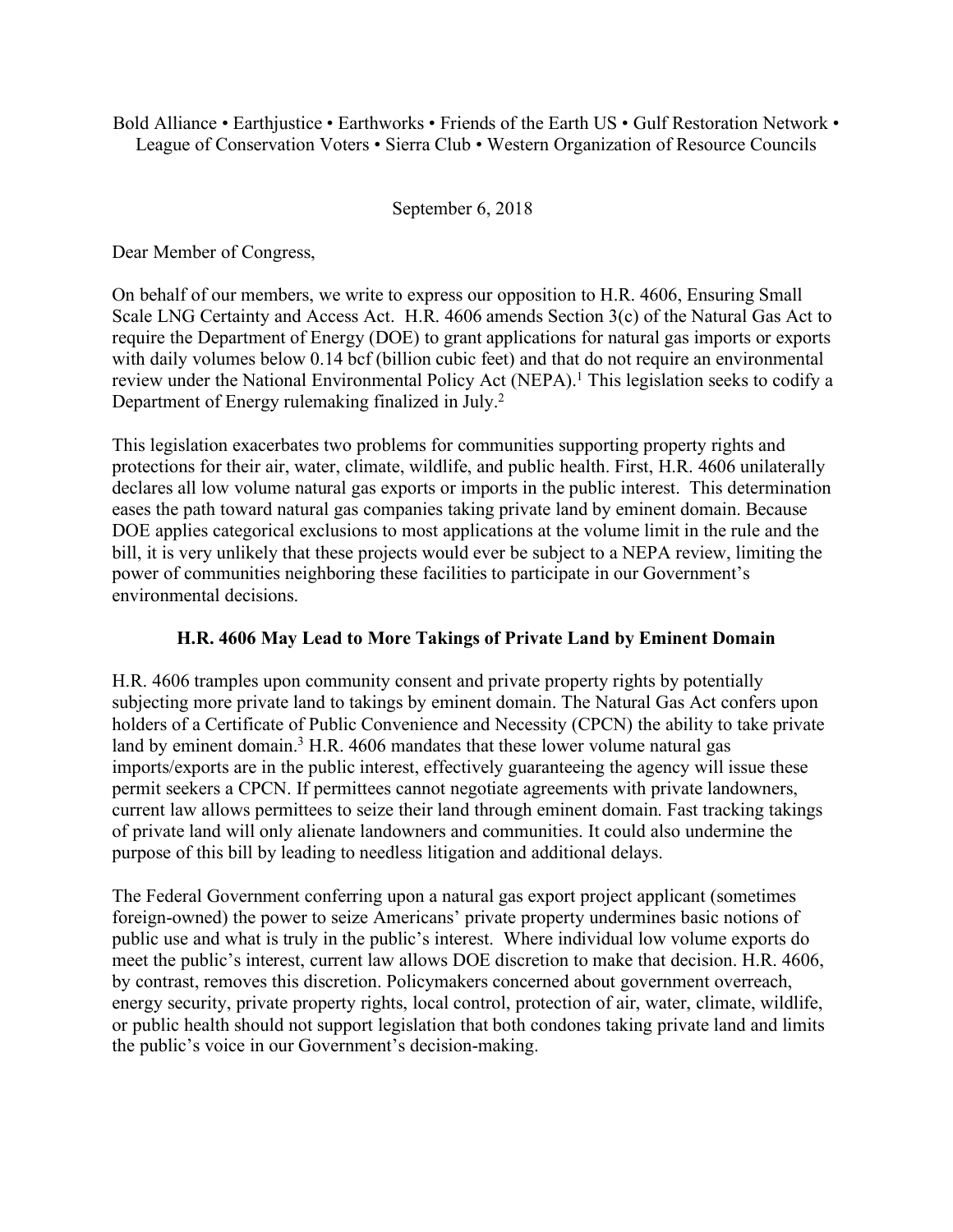## **Waiving NEPA Undermines Community Consent and Public Participation in Our Government's Decisions**

On July 25, 2018, the Department of Energy (DOE) finalized a rule that would expedite approvals for these identical export projects. <sup>4</sup> While the rule technically requires NEPA compliance, it also categorically excludes (CX) most of these projects from any NEPA Environmental Impact Statement (EIS) or Environmental Assessment (EA). By codifying the DOE rule, this legislation reduces the ability of communities directly impacted by these projects to give meaningful input during the review process.

NEPA, often referred to as the environmental "Magna Carta", requires federal agencies to publicly disclose their plans to build facilities, assess the environmental impacts of their actions, and give the public a voice in the decision-making process. For nearly fifty years, NEPA has provided certainty and predictability through a transparent process well understood by federal regulators, permit applicants, and affected communities. NEPA ensures that Americans can take part in the review and development of projects affecting our social, economic, and environmental health. The process provides an opportunity for communities to learn about proposed natural gas import/export facilities and offers agencies the chance to receive valuable public input. And it works. Public input has improved agency consideration of project alternatives and resulted in better community, environmental, and economic outcomes.

Ultimately, NEPA is a source of strength and predictability. It helps lay the foundation for a company's social license to operate (SLTO), lowers investment risk, and reduces uncertainty as compared to jurisdictions without a similar public outreach process. Waiving NEPA increases project uncertainty and delay by inviting needless litigation and stoking community opposition.

By codifying the DOE CX, this legislation locks in a NEPA waiver that increases project uncertainty and delay by inviting community opposition. It would essentially rubberstamp profitdriven corporations' plans to build rushed and risk-filled projects that put our communities in danger. All while cutting out the same communities from having a voice in the decision. The bill is fundamentally unfair because it silences the very communities bound to bear the burdens of these facilities virtually in their backyards. Moreover, this legislation will inevitably lower the environmental performance of these facilities because it seeks to eliminate a mechanism to hold the facilities' builder/operator accountable for the dangerous consequences of inadequate construction or operation.

## **Conclusion**

Drilling for oil and gas results in pollution of air, water, climate, wildlife, and harms public health. Exporting America's resources to foreign nations while creating domestic environmental and public health impacts is not in the public interest. Nor is cutting the public out of the process by which we express our interest. Congress should not create laws to export our natural resources wealth at the expense of our environment while simultaneously limiting the rights of Americans to comment on natural gas export projects in their communities. We therefore respectfully urge a no vote on H.R. 4606.